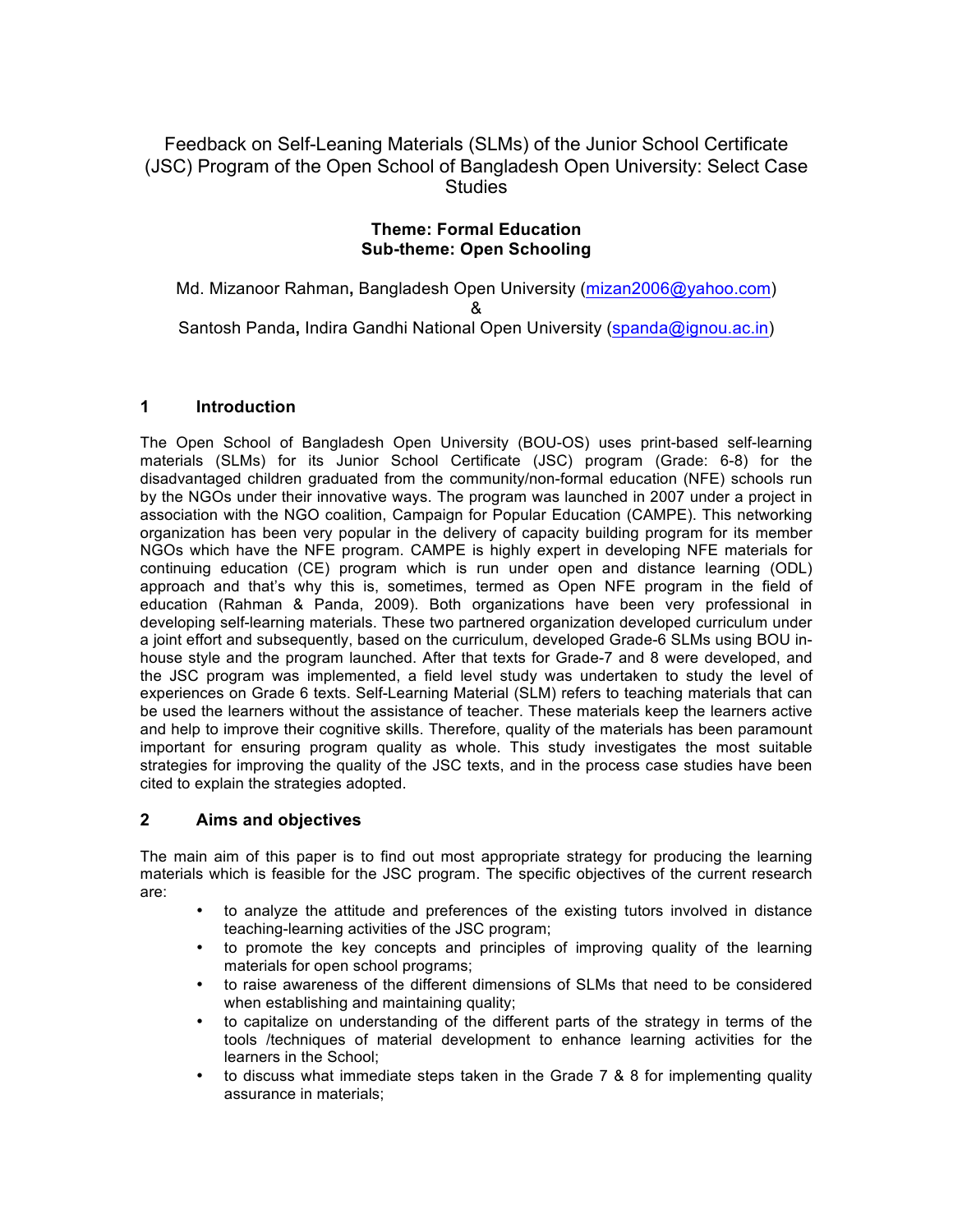# **3 Statement of problem**

The School deals with is how the learners could enhance their learning activity with SLMs. The major problems with the learners of the JSC program are highly disadvantaged who are lacks of access to computer to use ICT leaning materials. Therefore, print is the only useful learning materials with high quality. But the School faces the problem in preparing good quality text at the beginning of the project and subsequently, it takes the policy of field level experience from the end users. The investigator therefore attempts to test the effectiveness of this approach. The research problem, therefore, is stated as:

"The question motivating the study was: Do JSC texts receive implicit negative feedback from tutors and learners, and whether they are ill-formed in relation to the learners need?"

# **4 Methodology**

The distance education research has by far been experimental. This study also used structured questionnaires to have the opinion of the tutors and interview was made face to face contact. Besides the f2f access, the researcher was also able to communicate via mobile with the tutors of the different courses within the School. Tutors mobile number was gathered from the JSC Secretariat. Permission was sought from the Dean Open School for this research. 40 tutors from the ODL centers responded with interest in participating in the research. They were supplied questionnaire to participate. Background information was obtained from each participant and from the Secretariat data base. The same procedure of informing and gathering tutors' background information was carried out with the partner NGOs. There is similarities in the respondents' background can be attributed to the ODL system. Therefore, sample size was limited to 40 only. Personal experiences of the first writer have been reflected in this paper as he has been involved with the JSC project since its inception.

## **5 The researchers' role**

This article has two writers. The first writer works as Coordinator of the JSC program and positioned himself an instructional designer who was seeking respondent's opinions and ideas about the different aspects of the SLMs. Respondents were described the objective of the research and the research intentions. Discussions pertained only to the research unless the participants seek to do otherwise. In any case, the researcher relented to listen to 'their other stories' up to a certain limit on the subject matter or the present teaching-learning process of the JSC program. The researcher was aware of the importance of further discussion related to the research questions. The second writer is the PhD supervisor of the first writer who provided guidance in every step and his authority on DE has been reflected in the research.

## **6 Discussion**

JSC texts for Grade-7 & 8 were designed on the basis of the tutor's feedback on the Grade-6 focusing on having the high quality SLMs for the program. As a part of quality development activities, Institutional Design (ID) training for the SLM Development Team was conducted in 2008 by international experts using the Wiki-educator as platform and the Project Team suggested number of approaches such as peer correction, tutor correction and coding system to collect feedback, and subsequently sufficient feedback on grade-6 SLM was gathered from respective tutors and in some cases from learners.

The BOU-OS offers three pre-University programmes – Junior School Certificate (JSC) for Grade: 6-8, Secondary School Certificate (SSC) for Grade: 9-10 and Higher Secondary Certificate (HSC) for Grade: 11-12. The School runs the JSC programme under a collaborative relationship with the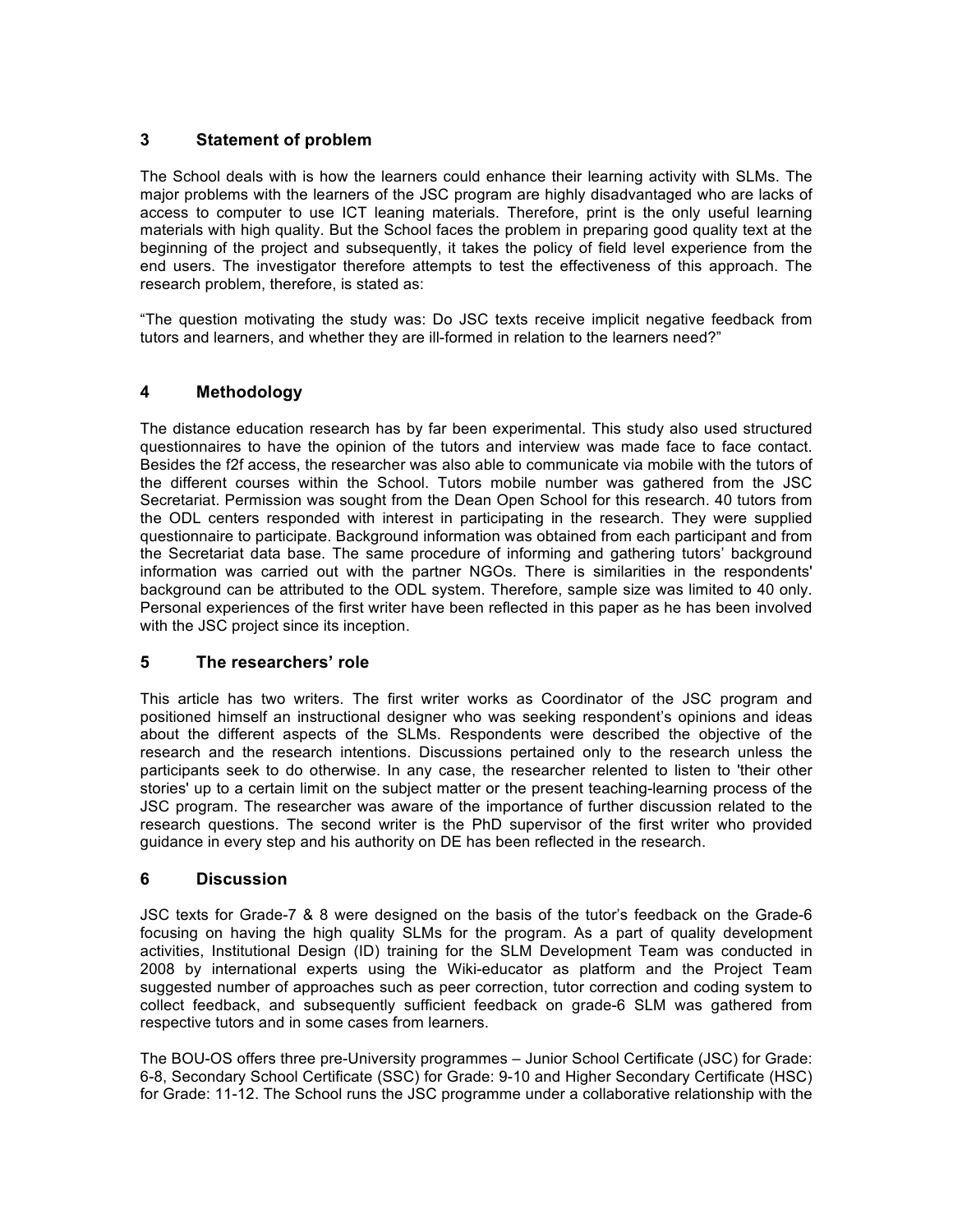NGO coalition—Campaign for Popular Education (CAMPE). One of the strengths of the University, as a whole, has been the great success of the programmes of the Open School. The success matches with the prime aim of the BOU in providing wide access to the community as a "university of the second chance" – it registers more learners than the rest of the Schools put together in the country. As such, Open School's programmes cover every remote corners of the country, and provide the highest revenue to the university exchequer. In addition, JSC is such a programme which also matches other objective of the University that is to cater to that section that are out of the formal system and highly disadvantaged. This section of people does not have the opportunity for the ICT facility; therefore, print has been very effective for their learning. Print is the main media of the programme delivery what is prepared to make it a source of 'active learning' where the JSC students are supposed to use the learning material to enhance his/her learning. BOU-OS uses an in-house style and the materials are highly structred. Contents are normally divided into:

- Units broadly the material required to study for 5-6 hours;
- Lessons sub-contents of the unit: materials required to study for 45 minutes.

Randomly selected modules of the courses are developmentally tested on Grade 6 students with appropriate experience and attainments (known as, try-out of the course materials). Courses for Grade 7 & 8 are revised in the light of student/tutor feedback collected through surveys and through extensive informal review process; they are also subject to mid-life review including that by the visiting external examiner from the National Curriculum and Textbook Board (NCTB). The development of new course in the School is a process of quality assurance by itself. Throughout the process of development and production, a peer group monitors, discusses and revives draft course materials, which is subjected to a process of collective criticism and development. This process is also applied to the academic content in a wider sense, the teaching points of the subject matter, and the examination and assessment policy linked to the central policy of the University as a whole.

The JSC tutors role particularly their social, administrative and academic roles have been very crucial for successful running of the programme. Their feedback in the SLM has been very useful for promoting overall quality of the programme. The JSC tutors are located in both rural and urban area, and each one is attached to one of the partner NGOs. The school academics have a responsibility for their staff development and supervision of their work, and for ensuring that tutorial and other support policy and strategy are implemented effectively by the JSC Secretariat. The Secretariat has devised a range of mechanism for identifying training needs, delivering staff development and evaluating the outcomes. They include:

- Open learning materials
- Self-assessment<br>• Peer support
- Peer support

It is necessary to mention that all tutors of the JSC program were trained by the OS faculty members on the above aspects. Therefore, they didn't experience any problem in providing feedback on the open learning materials. There appears to be a largely consistent pattern of biweekly face-to-face (f2f) tutorials for all courses for 20 weeks per year, presumably 20 per year per course. Special local practical activities in vocational courses are also held at the ODL centre. JSC tutorials are conducted in pattern of weekly f2f sessions as the learners are highly disadvantaged and that they need continuous weekly support to continue the programme. While dealing with the texts for grade-6, they tutors were well conversant with the problem what the learners faced. The feedback gathered through structured questionnaire had little effect on quality improvement and they did not seem to improve quality of the texts because those were very usual, though some of the appropriately given feedbacks through tutor correction encouraged quality writing. These cases will be discussed in the later part of this section. Feedback gathered on the following aspects:

• context with strong relationship with objectives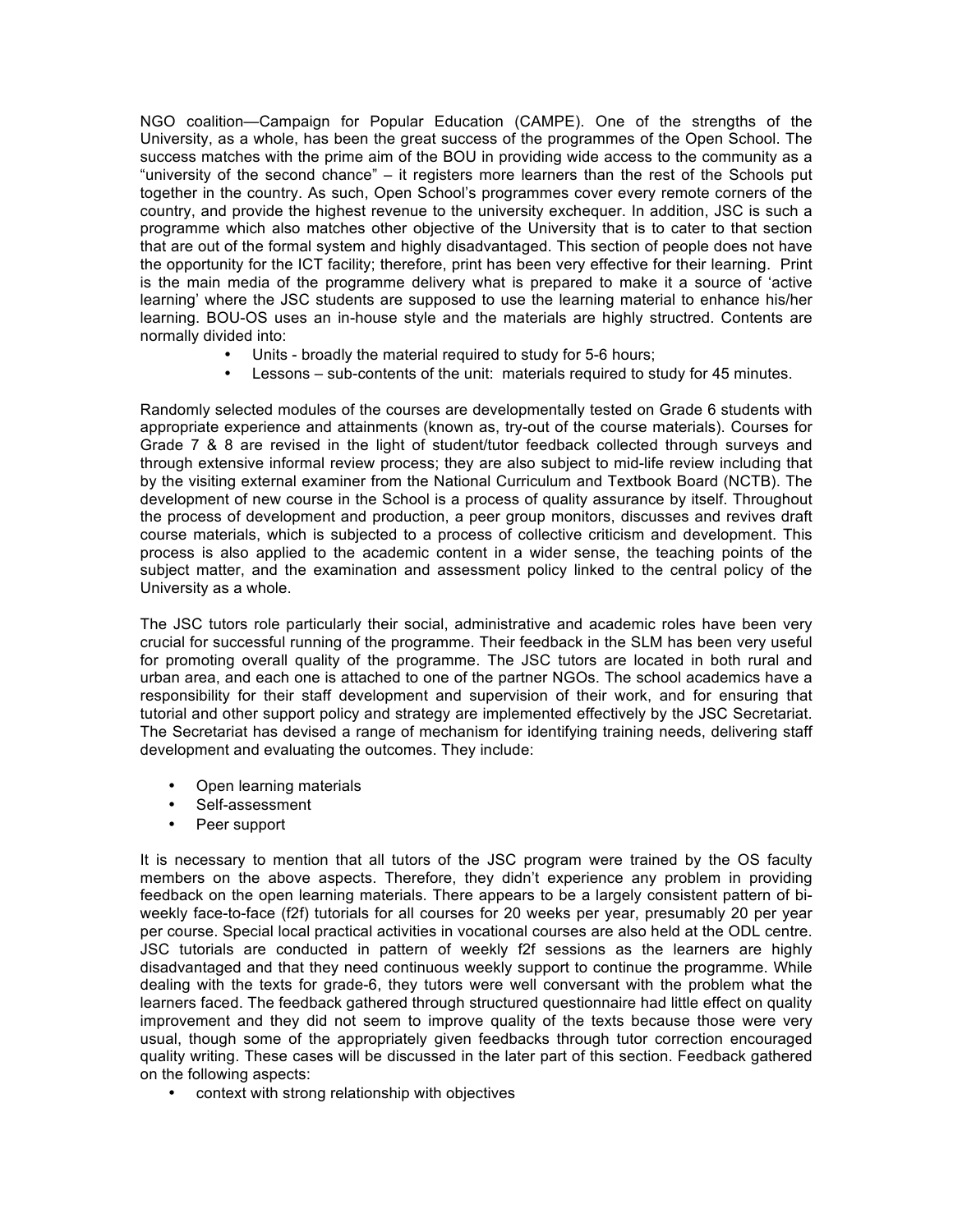- content to attract the learner
- rationale to explain its importance and relevance
- in-house style to represent the type of activity
- time allocation
- **instructions**
- examples
- self-assessment

| <b>Criteria Statement</b> |                                    | Percentages of learners' opinion |                 |                  |       |                 | Mean             |
|---------------------------|------------------------------------|----------------------------------|-----------------|------------------|-------|-----------------|------------------|
|                           |                                    | <b>Strongly</b>                  | <b>Disagree</b> | <b>Undecided</b> | Agree | <b>Strongly</b> | <b>Responses</b> |
|                           |                                    | <b>Disagree</b>                  |                 |                  |       | Agree           |                  |
| n36                       | Structured material                | 0                                | 2.8             | 11.1             | 36.1  | 50              | 4.33             |
| n35                       | Well defined objectives            | 0                                | 0               | 8.6              | 45.7  | 45.7            | 4.37             |
| n37                       | Sufficient teaching notes          | 21.6                             | 37.8            | 16.2             | 21.6  | 2.7             | 2.43             |
| n37                       | Error free content                 | 5.4                              | 8.1             | 16.2             | 35.1  | 35.1            | 3.86             |
| n36                       | <b>Materials</b><br>locally<br>are | 2.8                              | 8.3             | 16.7             | 27.8  | 44.4            | 4.03             |
|                           | adapted context                    |                                  |                 |                  |       |                 |                  |
| n37                       | Sufficient SAQ                     | 2.7                              | 2.7             | 13.5             | 51.4  | 29.7            | 4.03             |
| n38                       | Motivate learners to read          | 2.6                              | 10.5            | 7.9              | 42.1  | 36.8            | 4.00             |
| n34                       | Large content size                 | 5.9                              | 17.6            | 14.7             | 29.4  | 32.4            | 3.65             |
| n30                       | Texts supplemented<br>by           | 40.0                             | 43.3            | 13.3             | 3.3   | $\Omega$        | 2.37             |
|                           | <b>ICT</b> materials               |                                  |                 |                  |       |                 |                  |
| n38                       | Written in communicative           | 5.3                              | 23.7            | 15.3             | 26.9  | 28.9            | 3.50             |
|                           | language                           |                                  |                 |                  |       |                 |                  |

#### **Table A: Tutors' Responses on JSC Texts Materials**

The responses from tutors on the texts were very positive (Table A). The tutor's responses mean value is 4.33 that represent JSC materials are highly structured where teaching notes for the tutors are very low (mean value 2.43) which may hamper to perform their professional responsibilities. Folmer *et al* (1992) user-friendly written learning materials need to contain the right material in a logical and well presented form. They should be at the level of the learners and clear in their language and style. Several criteria have been developed to measure user friendliness. They look at simplicity of language, clarity of expression, logical sequence, page layout, pictures, style of writing and availability. Mean responses on all texts represent that JSC learning materials possess all these criteria; but selected case studies show different scenario.

## **Case Study 1**

Uzzal Kumar Roy, Tutor, Parodorshi ODL Centre passed his opinion as under:

English text for Grade VI seems not appropriate to the learners because

- most of the contents are not culturally sensitive
- names and location used from English nation; should have been from Bangladesh context;
- pictorial presentation are not consistent with the subject matter;
- vocabulary used is not at par to the level six

All these problems were identified after the print of the book and handed some of the tutors to pass on their opinion. Based on the reviewer's (appointed from the NCTB) report and the tutor's judgment, the text was cancelled.

Mr. Roy, subsequently, passed his opinion for Grade VII English texts that the book is well fitted for the level as well as culturally and gender sensitive. He said, the text is highly appropriate for Grade VII.

*Uzzal Kumar Roy, Tutor, Parodorshi ODL Centre*

## **Case Study 2**

Nayan Kumar Shen, Tutor, Patibilla Alor Pothe ODL Centre was asked to pass his comment on the quality of the Poultry and/or Livestock texts. He suggested more practical sessions for these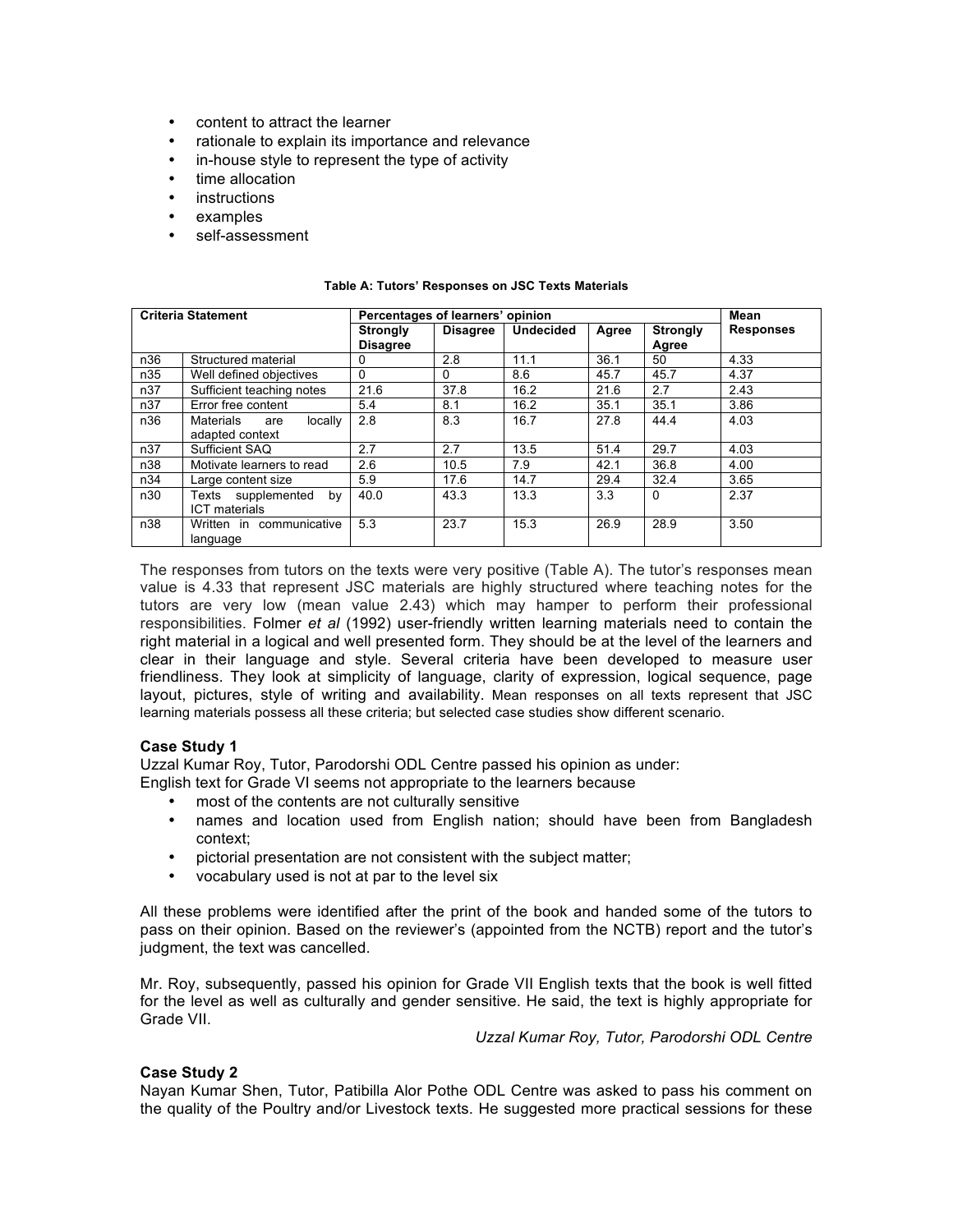courses so that learners can have the opportunity for hand on exposure. He said, books are resourceful for learning vocational aspects of poultry and livestock.

*Nayan Kumar Shen, Tutor, Patibilla Alor Pothe ODL Centre*

## **Case Study 3**

Auporna Rani Das, Tutor, Parodorshi ODL Centre passed her opinion on as under:

Social Science for Grade VII-

- Units or Blocks are not consistent to each other; some are large in size and some are scanty;
- Contents are not arranged properly as per the specific objectives; in some cases I found there are hazy pictures and irrelevant as well;
- Structure of the lessons is not similar to each other; some used five types of post-reading evaluation questions and some used one or two types of questions;
- Contents seem to be very voluminous;

This case is considered with high emphasis and subsequently the Grade VII text was prepared focusing on her comments. Mrs. Das appreciated the quality of Grade VII texts; she added that learners are very happy with the use of the book.

### **Case Study 4**

Md. Rafiqul Islam, Tutor, Mongol Court ODL Centre passed his opinion as under:

Islam Education of Grade 6 has been well written in relation to sequences, linkages of the contents; style is different from School a text which seems to be very scientific to learn; Contents based on the life style of the gurus of Islam is very praiseworthy. Grade 7 and 8 has gradually been improved. Quality of the book maybe certified as number one.

Finally based on the case study reports; the SLMs for the grade-7 & 8 were developed and appeared more quality than that of the quality of the grade-6.

## **Conclusion and recommendations**

Tutors and learners are the end users of the learning materials. The questions of quality and appropriateness still remain; that's why – every ODL program always draws attention to get the high quality text materials. JSC learning materials should be seen as a dynamic part of the learning process and not just something given out to learners with no follow-up or input from the teacher or facilitator (tutor). The principles of distance learning should be incorporated into their development and use, so that they are practical, problem oriented and relevant to the learners' situation and learning needs. A variety of learning materials should be used to encourage learning for knowledge, attitudes and skills. Written materials may not be the most appropriate, particularly for JSC program, other media should be considered and used. One aspect in the JSC texts is completely ignored that is the participatory approach to the use of learning materials. It will increase the attitude and performance skills learning. Continuous testing of any learning material is necessary to see whether it is valid and effective. JSC texts need to be tested and evaluated within the learners because clear, logical well-set-out materials encourage learning and will enhance the teaching program in the subsequent intake of the next intake. Learning materials are tools and as such are dependent upon their user. It is recommended that JSC texts will be modified interactive and participatory approach they can facilitate effective learning. JSC ID expert should bear in mind that when badly produced, and poorly used SLMs may be worse than useless, since they can confuse or misinform.

## **References and document consulted**